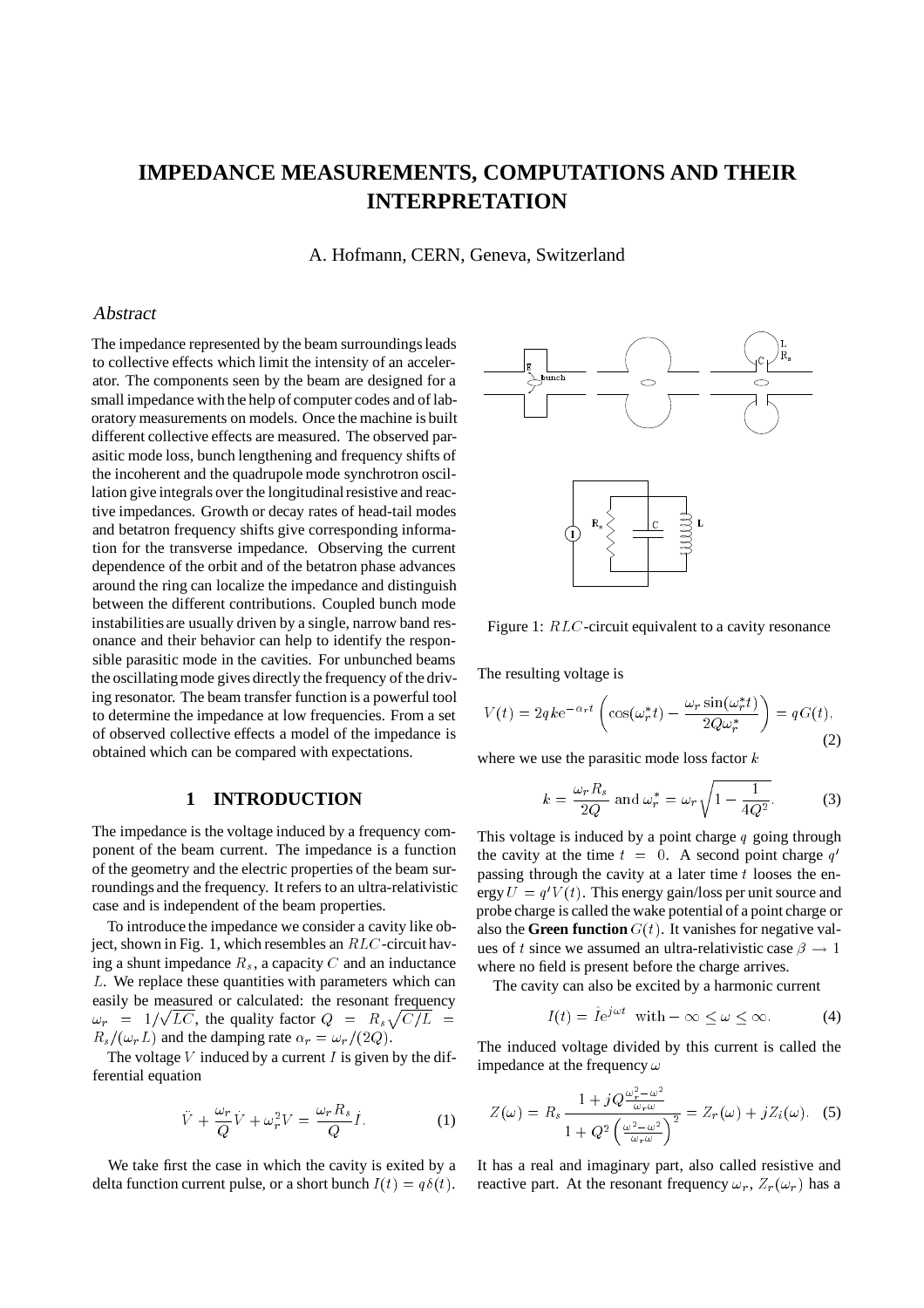

Figure 2: Transverse mode during excitation and deflection

maximum and  $Z_i(\omega_r) = 0$ , The latter is inductive below  $\omega_r$  and capacitive above.

The impedance can be generalized to other types than resonators keeping some of the properties, like the symmetry behavior

$$
Z_r(\omega) = Z_r(-\omega) , Z_i(\omega) = -Z_i(-\omega), \qquad (6)
$$

the values at vanishing frequency

$$
Z_r(0) = Z_i(0) = 0.
$$
 (7)

and the relation to the Green function by the Fourier transform

$$
Z(\omega) = \int_{-\infty}^{\infty} G(t) e^{-j\omega t} dt = \int_{0}^{\infty} G(t) e^{-j\omega t} dt.
$$
 (8)

So far we investigated the **longitudinal impedance** in which the beam induces a longitudinal field leading to an energy change of the particle. There are also deflecting modes excited in the cavity which produce a transverse force, described by the **transverse impedance**. It is illustrated in Fig. 2 for a simple mode. Close to the axis it has at a certain time a longitudinal field with a transverse gradient. A quarter of an oscillation period later this field is transformed into a transverse magnetic field which can deflect a particle traversing the cavity at this time. It is important to observe that the mode is driven by the longitudinal motion of a beam going through the cavity at a transverse distance  $x$  from the axis and not by the transverse beam motion.

For a general mode the transverse impedance is defined as the ratio between the transverse force, integrated over the circumference or a particular element, and the dipole moment of the driving current at a given frequency  $\omega$ .

$$
Z_{\perp}(\omega) = j \frac{\int_0^{2\pi R} [\vec{E}(\omega) + [\vec{\beta c} \times \vec{B}(\omega)]]_{\perp} ds}{I y(\omega)}.
$$
 (9)

The factor  $j$  in front indicates that the deflecting force and the driving current dipole moment are out of phase.

#### **2 CALCULATION OF IMPEDANCES**

Most of the impedances in a ring have to be calculated numerically. One of the rare cases having an analytic expression is the resistive wall of a circular chamber with radius  $b$ , conductivity  $\kappa$  and permeability  $\mu = 1$  in a ring of average radius  $R$  [1]

$$
Z(\omega) = (1+j)\frac{\mu_0 R}{b} \sqrt{\frac{\omega}{2\mu_0 \kappa}} = (1+j)\frac{\mu_0 R \delta \omega}{2b}, \quad (10)
$$

where  $\delta$  is the skin depth  $\delta = \sqrt{\frac{2}{(\mu_0 \kappa \omega)}}$ . The transverse impedance of this smooth resistive wall is

$$
Z_{\perp}(\omega) = (1+j)\frac{c\mu_0 R\delta}{b^3}.
$$
 (11)

Using the revolution frequency  $\omega_0 = R/c$  we can relate this transverse impedance to the longitudinal one

$$
Z_{\perp}(\omega) = \frac{2R}{b^2} \frac{Z(\omega)}{\omega/\omega_0} = \frac{2R}{b^2} \frac{Z(\omega)}{n}
$$
 (12)

Most other impedances have to be computed. Several codes have been developed over the years which use basically two methods.

The first works in frequency domain and calculates modes of cavity-like objects giving their resonant frequencies  $\omega_r$ with the normalized shunt impedance  $R_s/Q$  and in most cases also with the quality factor  $Q$ . In this calculation the coupling of the mode to a beam traversing the object with the speed of light is considered and expressed by the so-called transit time factor. Such programs can also calculate deflecting modes and determine the corresponding transverse impedance.

Other codes work in time domain. They usually consider a Gaussian bunch of charge q and rms length  $\sigma$  traversing a cavity-like object and calculate the electromagnetic fields which satisfy the boundary condition. The program calculates the energy loss U of a test particle with charge  $q'$ traversing the cavity a time  $t$  after the bunch. Normalizing this with the charges of the source bunch and test particles gives the **wake potential**  $W(t, \sigma) = U/(qq')$  which becomes the Green function for vanishing bunch length.

The impedance usually has some resonances with narrow width, smaller than the revolution frequency  $\omega_0$  or the frequency  $M \omega_0$  of M bunches, created by parasitic modes in the RF-cavities. Since the fields excited in them decay slowly and are still present after one revolution or when the next bunch arrives they can drive coupled bunch instabilities. For single traversal effects only the area of this resonances and the broad band impedances are of importance.

Since it is impossible to measure the impedance in all details a broad band impedance model is often used to study and analyse single traversal effects. This model should have relatively simple expressions for the real and imaginary part of the impedance and for the Green function. Furthermore, the model should have vanishing impedance at zero frequency and satify the symmetry conditions. Often a broad band resonator is used and its resonant frequency, shunt impedance and quality factor adjusted to fit the measured or calculated impedances. At very high frequency the impedance can be obtained from diffraction effects of the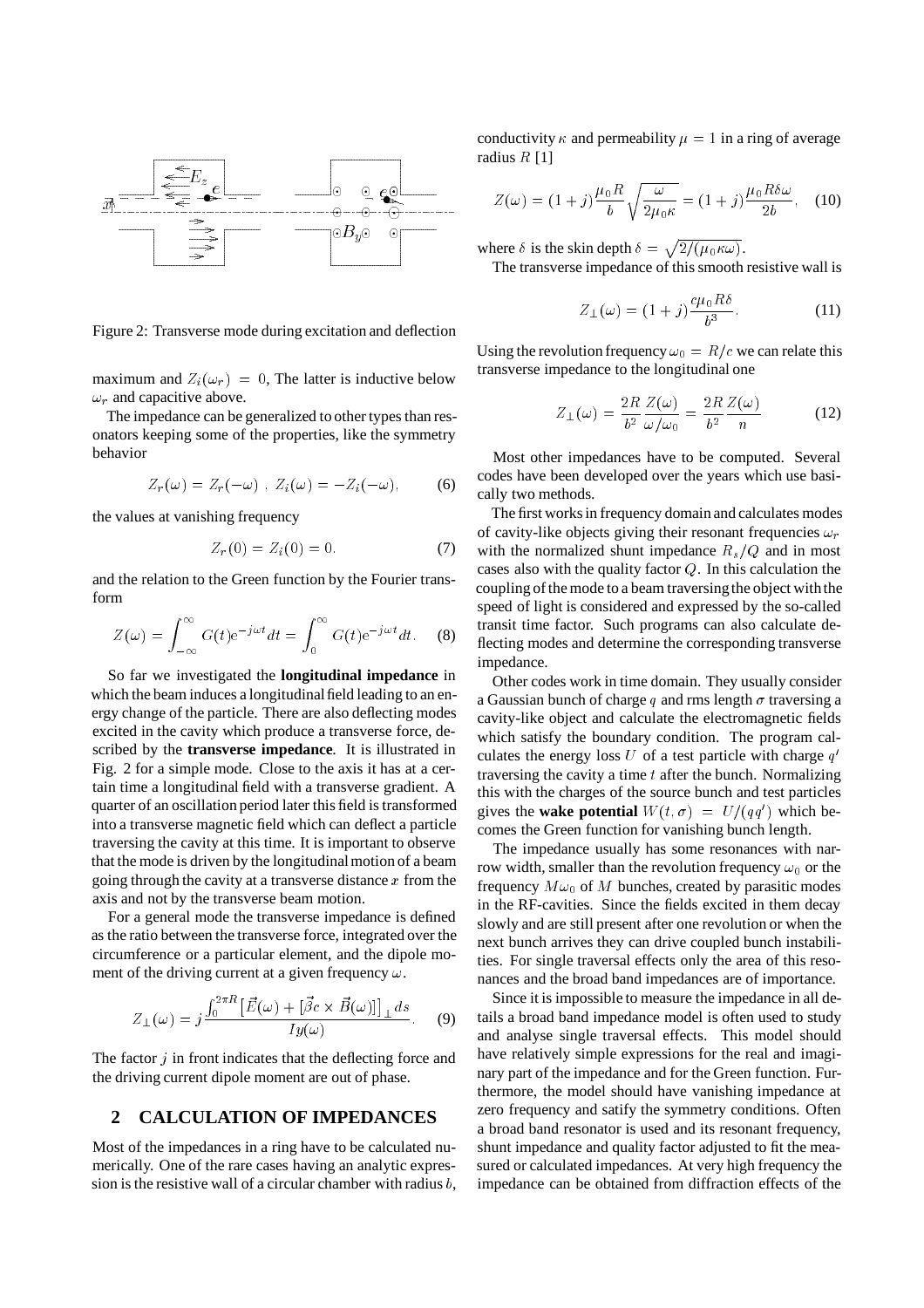fields at aperture changes [2, 3, 4]. These diffraction calculations predicts that the impedance at very high frequency should scale like  $\omega^{-3/2}$  if the aperture changes are very regular like in a linac where the fields emitted at different irises can interfere, or, like  $\omega^{-1/2}$  if the aperture changes are less regular or have bends between them. In the latter case the energy loss of a bunch due to this impedance should scale like  $\omega^{-1/2}$  [5]. Obviously the broad band resonator model overestimates this impedance at high frequencies.

## **3 MEASURING NARROW BAND IMPEDANCES WITH THE BEAM**

# 3.1 Narrow band impedance from coupled bunch oscillations

Coupled bunch instabilities are driven by narrow band resonances. Usually there is one strong resonance being responsible for this and the aim of the experiments is to determine its properties, find it and damp it. A set of M equidistant bunches can oscillate in different longitudinal modes. First, there are the bunch shape modes  $m$  ( $m = 1$ : dipole,  $m = 2$ : quadrupole mode, etc) oscillating with m times the synchrotron frequency  $\omega_s$ . They produce an envelope spectra covering higher frequencies the larger  $m$  is.

The coupled bunch motion is described by the relative phase  $\Delta\phi$  between the oscillations of adjacent bunches and labeled by the coupled mode number  $n = M\Delta\phi/2\pi$ . Each such mode produces a spectrum with two synchrotron side bands within each band of  $M\omega_0$ . An impedance will produce an instability with a growth rate being proportional to the difference between the sums of its values at the upper and lower sidebands.

By observing a the bunch shape mode of an instability we can make a rough estimate of the frequency range of the narrow band impedance which is the cause. A quadrupole mode is driven by a higher frequency than a dipole mode. The coupled mode  $n$  can narrow down the frequency range but has some ambiguities since the coupled mode spectrum repeats every  $M\omega_0$ . Using a large number M of bunches can reduce this uncertainty. From the growth rate of the instability the shunt impedance can be estimated and by changing the bunch filling pattern an idea of quality factor of the resonance can be obtained.

Once the frequency of the driving impedance is determined we can find a list of candidates among the devices built into the ring. If they contain coupling loops - like most of the cavities - signals can sometimes be observed during the development of the instability [6, 7].

# 3.2 Transfer function measurement with <sup>a</sup> continuous beam

Exciting a beam at a certain frequency and observing its response in amplitude, called **beam transfer function**, can give valuable information about its stability. A polar plot of the inverse response gives the stabilitydiagram of the beam.



Figure 3: Measurement of  $Z_{\perp}$  at low frequencies using the transfer function on a continuous beam

The presence of a complex impedance shifts this diagram in a direction opposite to the impedance and by an amount proportional to the intensity, frequency spread, impedance and some other parameters. By changing one of these parameters by a known amount the diagram can be calibrated and the complex impedance determined. In Fig. 2 a measurement of the resistive and reactive impedance at low frequency obtained with this method is shown. In this range the smooth resistive wall is important and has been used to fit the results. For the reactive part the inductive tail of resonances of higher frequencies is still important and has been found to be  $Z_{\perp in \, d} = 4.2 \text{ M}\Omega/\text{m}$  by the fit of the results.

## **4 BROAD BAND LONGITUDINAL IMPEDANCE**

#### 4.1 Resistive impedance from parasitic mode losses

An integral over the longitudinal resistive impedance times the power spectrum  $h(\omega)$  of the bunch is obtained by measuring the parasitic mode loss

$$
U_{pm} = \frac{U}{eq} \propto \int Z_r(\omega)h(\omega)d\omega \tag{13}
$$

Doing this for different bunch lengths this integral covers different frequency ranges which can be used to obtain to get some ideas of the frequency dependence of the impedance. The measurement is usually done filtering the beam signal at the RF-frequency and comparing its phase with the one of the RF-cavity voltage for different bunch currents.

We are often interested to measure the impedance at very high frequencies. This can be done with short electron bunches [8]. In an unbunched proton beam each particle produces at the wall a pulse which is due to the small opening angel of the field of length  $\sigma = (a/(\sqrt{2}\gamma))$ . By observing the slow energy loss of the beam due to this induced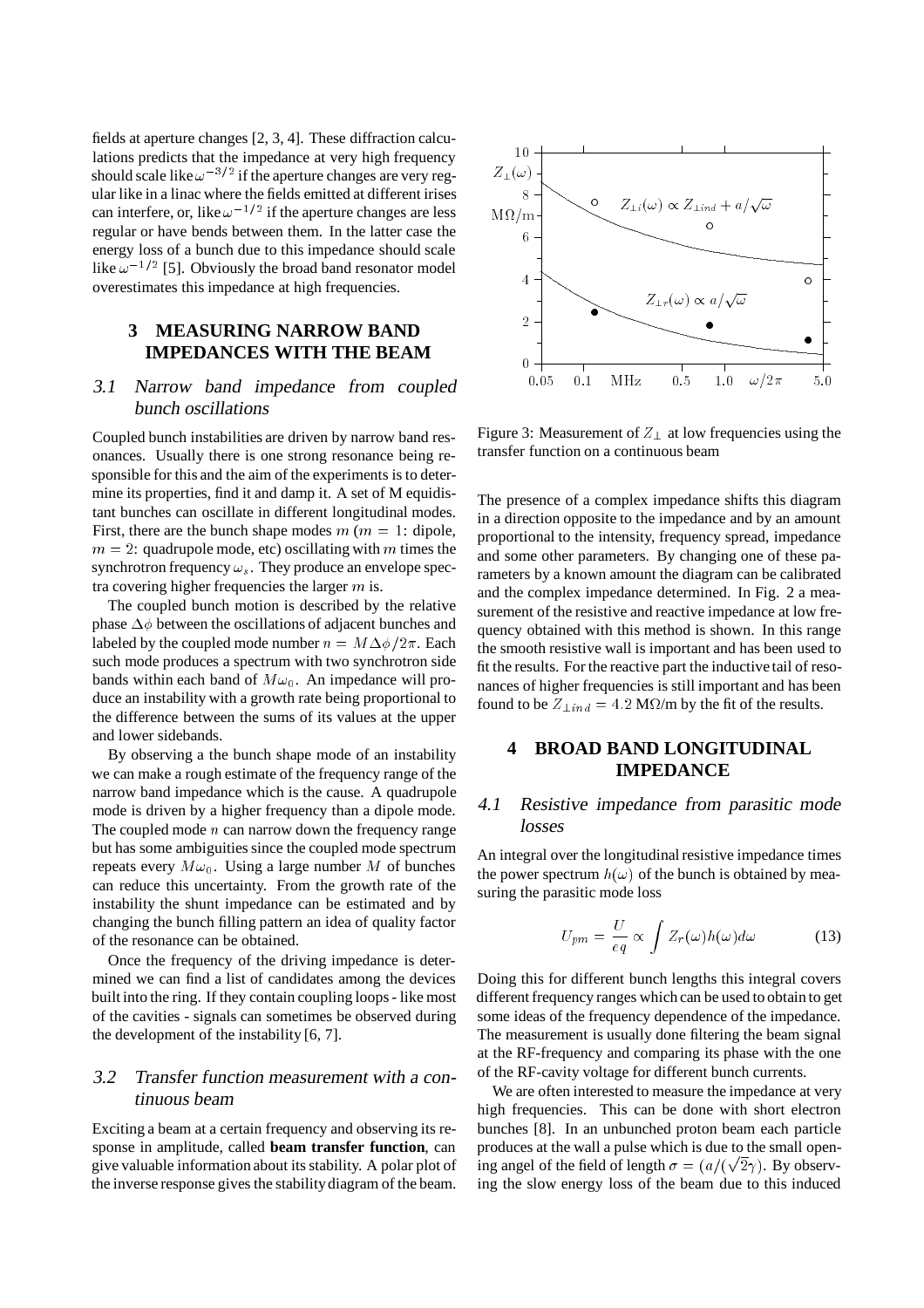

Figure 4: Parasitic mode loss obtained from the energy loss of a continuous proton beam

wall current we measure directly the parasitic mode loss factor  $k_{pm}(\sigma)$ . The result of such a measurement is shown in Fig. 4 which indicates that the this factor decreases as  $1/\sqrt{\sigma}$  which is expected for an impedance having a  $1/\sqrt{\omega}$ dependence at high frequencies.

In Fig. 5 the effect of the parasitic energy loss on the orbit is demonstrated. The effect results in a continuous decrease of this energy around the ring which results in a change of the local orbit at places of horizontal dispersion. In the passive cavity a strong local loss occurs. The energy is regained in the active cavity. The plotted measurement is just the difference between orbits measured at different bunch currents.



Figure 5: Difference orbits for 2 values of current giving the resistive impedance around the ring. In the experiment the RF-cavities at point 2 where not powered and only the ones in point 6 were operating

# 4.2 Reactive impedance from synchrotron frequency shifts and bunch lengthening

In the reactive longitudinal impedance  $Z_i(\omega)$  the beam induces a voltage which changes the bunch length and the incoherent synchrotron frequency  $f_s$ . This effect is proportional  $\int Z_i(\omega)h(\omega)d\omega$ . At relatively low frequencies the impedance is inductive leading to bunch lengthening. This bunch length can directly be measured. However, the incoherent synchrotron frequency is more difficult to observe. The coherent dipole mode frequency  $f_{s1}$  is not affected by this impedance since the oscillating bunch carries the wake potential with it. Usually the shift of the quadrupole mode frequency  $f_{s2}$  is observed.

#### **5 BROAD BAND TRANSVERSE IMPEDANCE**

## 5.1 Resistive impedance from the head-tail instability

A convenient way to obtain information about the resistive transverse impedance  $Z_{Ti}$  is the observation of the head-tail instability. Its growth rate is given proportional to  $\int Z_{\perp r}(\omega)h(\omega - \omega_{\xi})d\omega$ . Here, the power spectrum of the bunch is shifted by the chromatic frequency  $\omega_{\xi} = Q' \omega_0 / \eta$ with  $\eta = \alpha_c - 1/\gamma^2$ . For long bunches the impedance can be probed over a large frequency range by changing the chromaticity  $Q' = dQ/(dp/p)$ , [9].

#### 5.2 The reactive impedance obtained from tune shifts with bunch current

The reactive impedance creates a shift of the coherent betatron frequencies which is proportional to  $Z_{1i}(\omega)h(\omega \omega_f$ ) $d\omega$ . It is a very easy measurement to carry out since only the betatron frequencies have to be measured as a functionof current. In Fig. 6 the results of such an experiment is shown in which not only the tunes but also the phase advances have been measured as a function of current. It shows localized strong change of the derivative  $d\mu/dI$  at the RF-cavities giving the same effect in both planes. In the arcs the effect is weaker and different for both planes due to the elliptic chamber.

# **6 SYNTHESIS OF THE IMPEDANCE MEASUREMENTS**

With measurements done over different frequency ranges in the longitudinal and transverse planes one likes to summarize the results in an impedance model. It is in all practical cases impossible to cover all frequencies and some reasonable fit through the data has to be made. The impedance behavior at very low frequencies is often dominated by the smooth resistive wall. At intermediate frequencies some narrow band resonances are usually present. It is sufficient to know the strongest ones. These resonances become broader at about the cut-off frequency of the vacuum chamber. At very high frequencies the behavior is described by the diffraction model and a  $1/\sqrt{\omega}$ -behavior is expected. For single traversal effects a broad band resonator fit gives often a reasonable approximation except at the very high frequency end. This fit has the advantage the resistive and